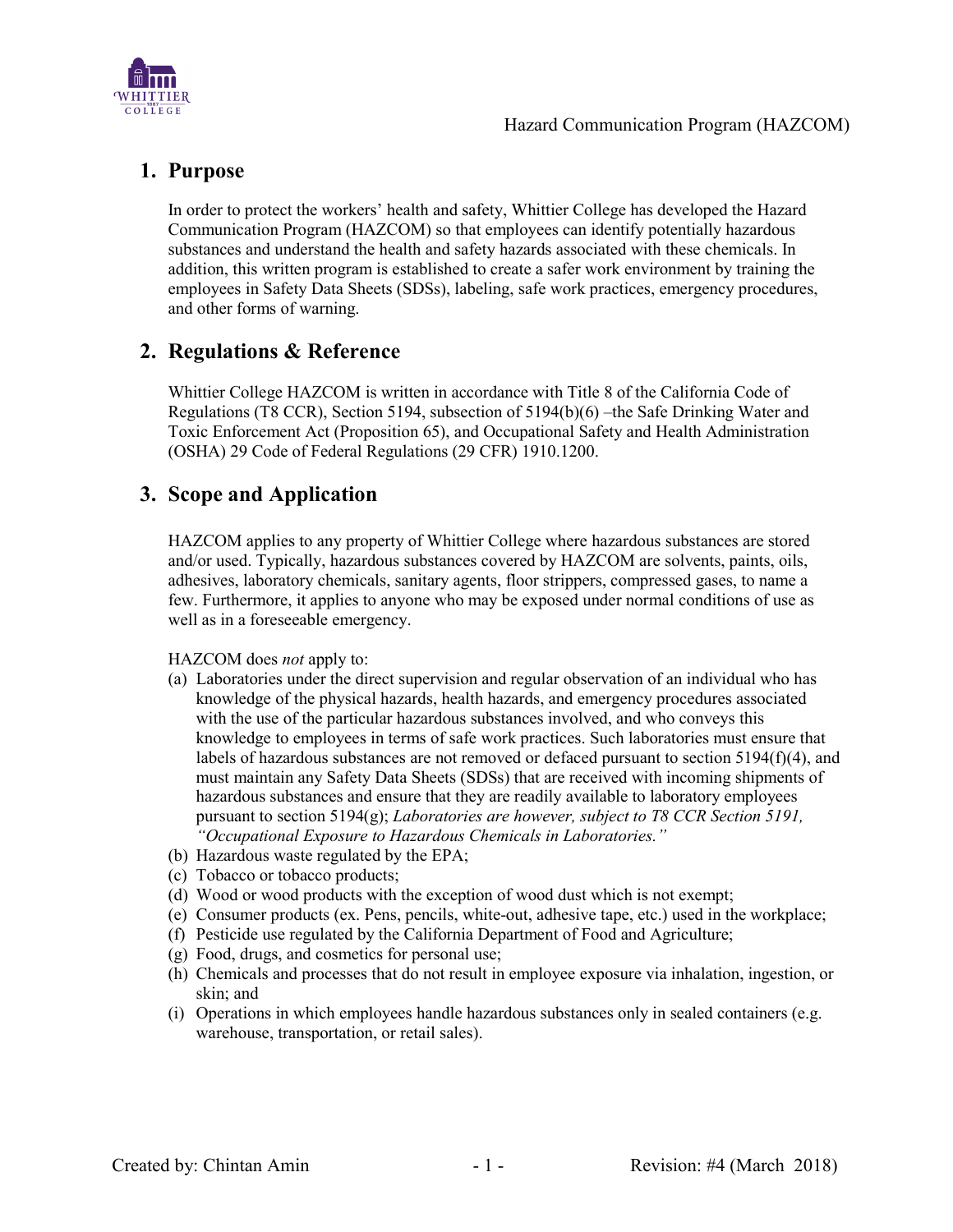

HAZCOM *applies* to following:

- Ensuring that hazardous substances are clearly labeled;
- Maintaining a master list of SDSs of all hazardous substances that are present in the workplace and making it accessible to everyone at all times.
- Training employees, students, and contractors in handling hazardous substances so that they can protect themselves and others in the event of spill or leak.

#### **Proposition 65**

Many chemicals in the workplace can lead to life-threatening effects, and therefore Proposition 65 warnings will apply to the list of chemicals known to the State of California to cause cancer, birth defects, or other harmful effects to the reproductive system. This list is published at least once a year by California Environmental Protection Agency's (Cal/EPA) Office of Environmental Health Hazard Assessment. An updated list of these chemicals is available by calling OEHHA at (916)-445-6900 or [www.oehha.ca.gov](http://www.oehha.ca.gov/)

Propposition 65 does *not* apply to:

- (a) An exposure for which where federal law supersedes state law;
- (b) An exposure that takes place less than 12 months from the time the chemical was officially declared in T22 CCR, Section 12000, "Chemicals Known to the State of California to Cause Cancer or Reproductive Toxicity"; and
- (c) An exposure for which:
	- A given chemical from the list of carcinogens poses no significant cancer risk, assuming lifetime exposure at the level in question; and
	- The exposure of a given chemical from the list of reproductive toxicants will have no observable effect, assuming exposure at 1000 times the level in question.

## **4. Accessibility of HAZCOM**

This written HAZCOM program is available to all employees, students, volunteers, contractors, and non-College personnel. Additional copy of this program is located in Room 421 of Science and Learning Center (SLC) (4<sup>th</sup> floor) and at the Department of Campus Safety (Haverhill B).

## **5. Responsibilities**

#### **Chemical Hygiene Officer (CHO)** is responsible for:

- (a) Developing, enforcing, and maintaining the HAZCOM;
- (b) Providing references and technical support to all College and non-College personnel in order to protect from hazardous substances;
- (c) Training employees with HAZCOM and its elements, identifying the hazardous substances present in the workplace and assessing their hazards;
- (d) Recommending appropriate engineering controls, administrative controls, and personal protective equipment (PPE);
- (e) Preparing and maintaining a list of Proposition 65 chemicals and notifying supervisors and Principal Investigators (PIs) thereafter; and
- (f) Maintaining a campus-wide hazardous substances inventory and a master list of Safety Data Sheets (SDSs); and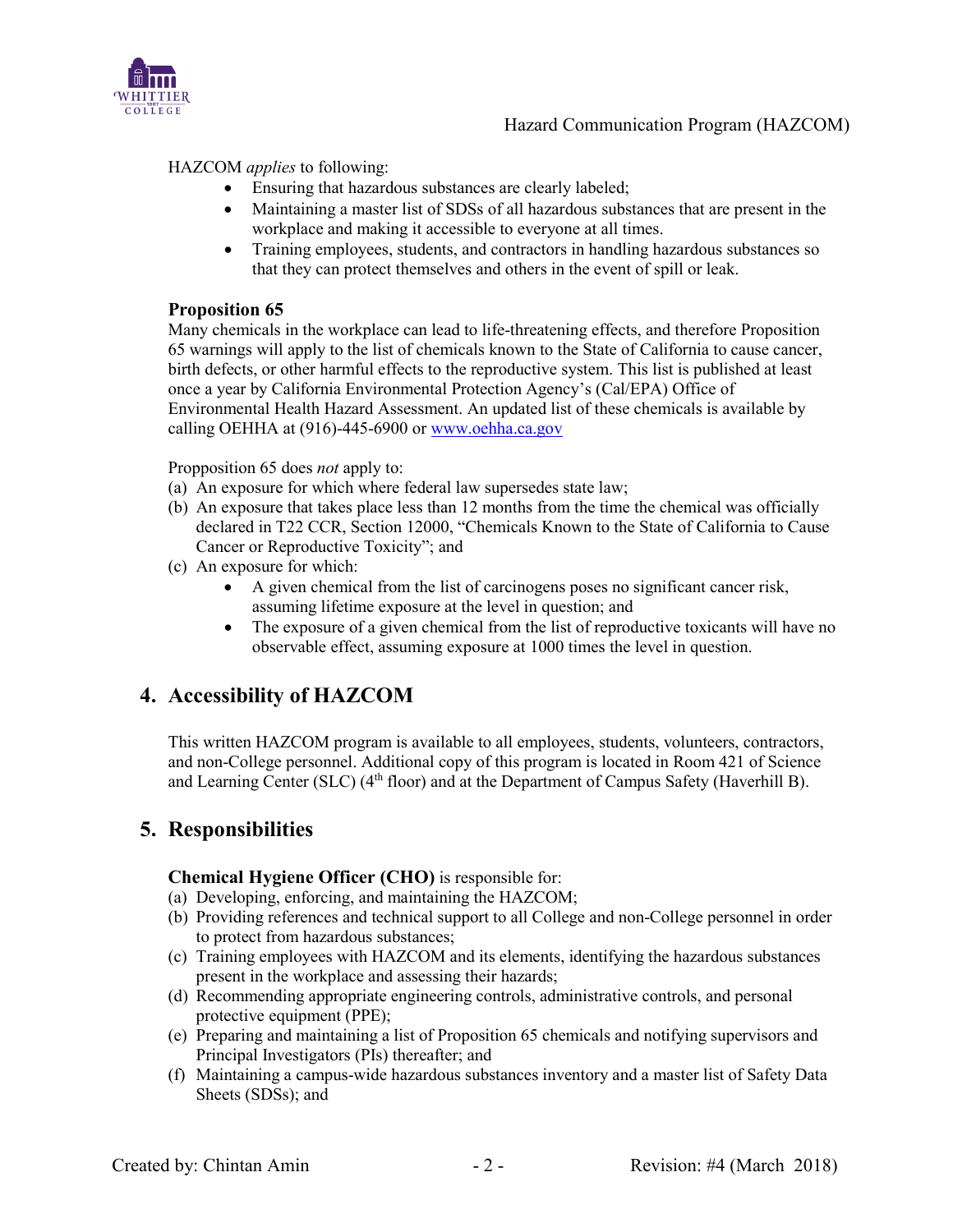

(g) Requesting the SDSs and labels of hazardous substances from the manufacturer.

#### **Supervisors and Principal Investigators (PIs)** are responsible for:

- (a) Implementing HAZCOM for all activities under their supervision;
- (b) Identifying the hazardous substances in the workplace and assuring that the labels of hazardous substances are clearly visible and appropriately affixed (and NOT defaced);
- (c) Developing and maintaining an inventory and a master list of SDSs of all hazardous substances that are present in the workplace and providing them to everyone, especially to the CHO and the Department Campus Safety;
- (d) Notifying the CHO for missing SDSs and defaced labels;
- (e) Training employees, students, contractors, volunteers, and non-College personnel on workrelated hazards (ex. Health hazards, physical hazards, electrical hazards, to name a few), emergency procedures, and safe work practices;
- (f) Overseeing that established safety practices are not violated;
- (g) Advising employees, students, contractors, consultants, volunteers, and non-College personnel on hazardous substances with Proposition 65 warnings;
- (h) Maintaining a copy of this program and making it available to everyone; and
- (i) Informing the CHO and the Department of Campus Safety when bringing items into the workplace that are hazardous to personnel outside of the department.

#### **The Department of Campus Safety** is responsible for:

(a) Obtaining and maintain the updated copies of HAZCOM, SDSs, and hazardous substance inventories from the supervisors, PIs, and/or CHO.

#### **Employees, Students, Contractors, Consultants, and non-College Personnel** are responsible for:

- (a) Obtaining appropriate training prior to handling hazardous substances;
- (b) Knowing the hazards and implementing safe practices as prescribed by SDSs, CHO, the Department of Campus Safety, supervisors, and/or PIs;
- (c) Informing the supervisors/PIs for missing SDSs and defaced labels;
- (d) Planning the operation according to established protocols and practicing safe chemical handling;
- (e) Using PPEs and engineering controls when working with hazardous substances;
- (f) Providing copies of SDSs to the CHO; and
- (g) Notifying the CHO prior to using any new hazardous substances.

# **6. Hazard Determination (T8 CCR 5194[d])**

Whittier College will assess the hazards associated with the chemicals as well as equipment and provide information to all College and non-College personnel by means of SDSs, labels, and other forms of warning. Items in following references are considered hazardous.

- (a) *The Hazardous Substances List* (T8 CCR, Section 339), commonly known as "The Director's List of Hazardous Substances"
- (b) 29 CFR Part 1910, Subpart Z, "Toxic and Hazardous Substances," Occupational Safety and Health Administration (Federal OSHA); T8 CCR, Section 5155, "Air Contaminants"
- (c) *Threshold Limit Values for Chemical Substances in the Work Environment,* American Conference of Governmental Industrial Hygienists (ACGIH), 1991-1992
- (d) *Sixth Annual Report on Carcinogens*, National Toxicology Program (NTP), 1991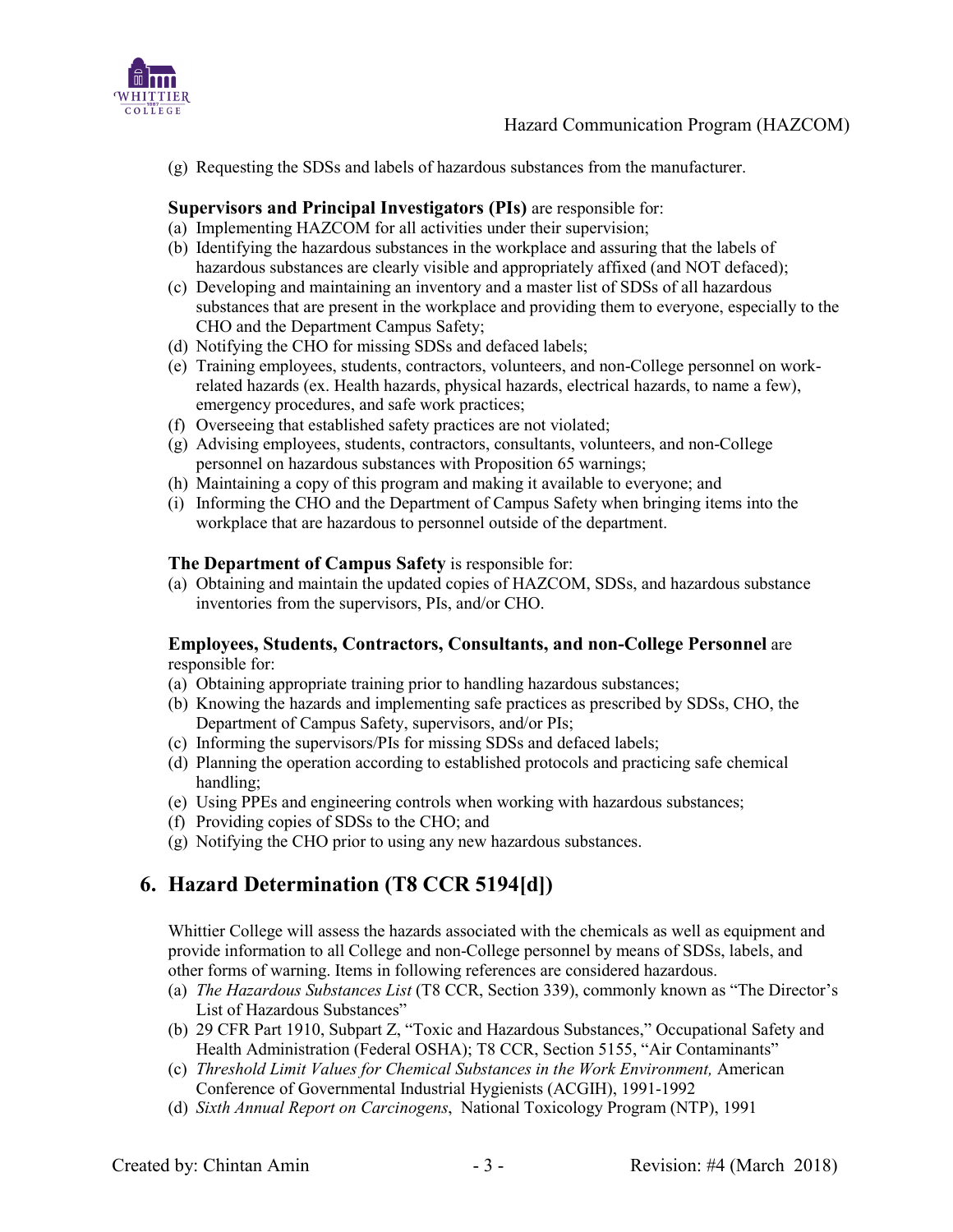

- (e) *Monographs*, International Agency for Research on Cancer (IARC), Vols. 1–53 and Supplements 1–8. World Health Organization (WHO)
- (f) *Safety Data Sheets* (SDSs) as reproductive toxicants or cancer-producing substances
- (g) T22 CCR, Section 12000, under the Safe Drinking Water and Toxic Enforcement Act of 1986 (Proposition 65), "Chemicals Known to the State of California to Cause Cancer and or Reproductive Toxicity," a list published at least once a year by Cal/EPA's Office of Environmental Health Hazard Assessment.

Furthermore, any other substance that presents as a hazard as determined by scientific evidence should also be considered hazardous.

# **7. Hazardous Substances Inventory**

It is the responsibility of each supervisor/PI to develop and maintain an inventory of all hazardous substances that may be present in their workplace. Supervisors/PIs must submit their respective departments'/laboratories' hazardous substances inventory to the CHO and the Department of Campus Safety. In addition, a hard copy of hazardous substances inventory should also be accessible to everyone.

The names of the hazardous substances on manufacturer's label must match with the names present in the SDSs so that the hazardous substances inventory can serve as an index to the SDSs (Attachment  $# 1$ ). Hazardous substance inventory must be updated periodically and subsequently submitted to the CHO and the Department of Campus Safety.

#### **Introduction of New Hazardous Substances**

When a new substance is added to the inventory list, the supervisors/PIs are responsible for reviewing the SDS, particularly for potential health hazards. If the product presents a new health hazard that causes health issues unlike those covered in the training session, the supervisors/PIs shall immediately notify all affected personnel about the new health effects, including updated SDS within 30 days. This includes the CHO and the Department of Campus Safety. In addition, every affected employee, laboratory worker, contractor, consultant, and non-College personnel must read the updated information as well as SDS and thereafter sign into the form (Attachment # 2).

## **8. Safety Data Sheets (SDSs)**

HAZCOM requires that all employees, students, contractors, consultants, and non-College personnel have an access to the Safety Data Sheets (SDSs). Therefore, it is imperative that supervisors/PIs develop and maintain a master list of SDSs of every hazardous substance that is present in the workplace and/or laboratories. In addition, the CHO and the Department of Campus Safety will keep a master list of SDSs of all hazardous substances that are present at Whittier College. For any new or revised information that is available for existing or new chemicals, supervisors/PIs must provide to the CHO, the Department of Campus Safety, their respective subordinates, and other personnel within 30 days of the receipt.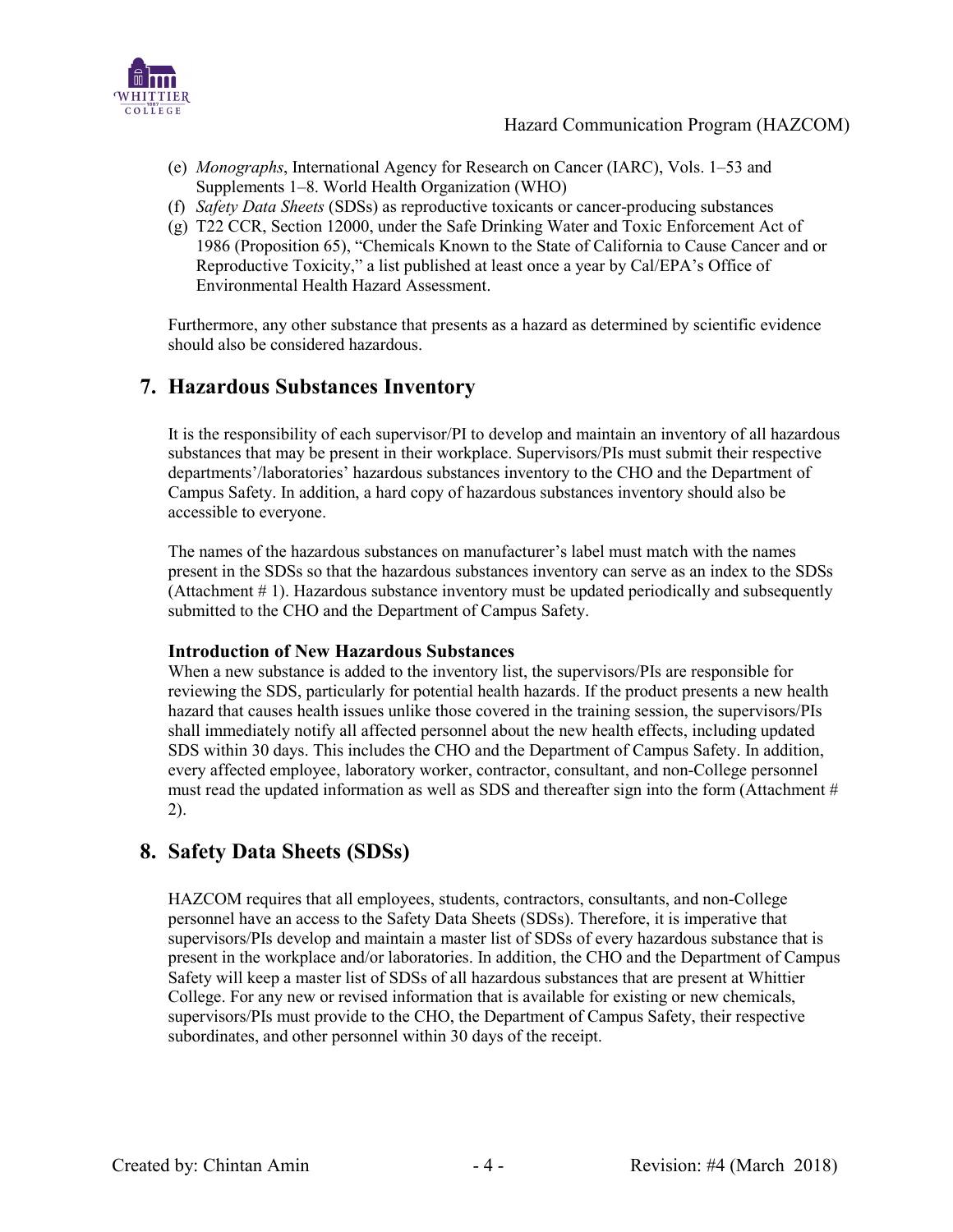

#### **Requesting SDSs from the Suppliers/Manufacturers/Importers**

Generally, manufacturers/suppliers/importers provide the SDSs with initial and/or each shipment or through online medium. Upon arrival of an SDS, the buyer/hazardous substance user must ensure that incoming SDS is complete and is in compliance with local, state, and federal regulations. (Attachment # 3) Once the complete SDS is received, the buyer must copy the incoming SDS and mail it to the CHO as well as to the Department of Campus Safety, and make it available to everyone thereafter. If an incoming SDS is incomplete, the buyer/hazardous substance user must notify the CHO who will submit a written request to the manufacturer/supplier/importer to supply a complete SDS. (Attachment # 4) If the manufacturer fails to provide a complete SDS within 25 days of the shipment, the buyer must notify the CHO who will submit a complaint to Cal/OSHA concerning the manufacturer's failure to supply the requested completed SDS.

> Division of Occupational Safety and Health Deputy Chief of Health and Engineering Services 1515 Clay Street, Suite, Room 1901 Oakland, CA 94612

Until the manufacturers supply a complete SDS, hazardous substance must not be released for the usage, and/or the buyer shall seek alternate supplier who can provide hazardous substances with a complete SDS.

#### **SDS Categories**

Incoming SDSs must contain the following information:

- (a) Identification
- (b) Hazard(s) Identification
- (c) Composition/Information on Ingredients
- (d) First-Aid Measures
- (e) Fire-fighting Measures
- (f) Accidental Release Measures
- (g) Handling and Storage
- (h) Exposure Controls/Personal Protection
- (i) Physical and Chemical Properties
- (j) Stability and Reactivity
- (k) Toxicological Information
- (l) Ecological Information
- (m) Disposable Considerations
- (n) Transport Information
- (o) Regulatory Information
- (p) Other Information

#### **Questions or Additional Information**

If you need additional information or have a specific question on SDS, please call Cal/OSHA Consultation Service at 1-800-963-9424 or HESIS of the Occupational Health Branch at 510-622- 4317(English).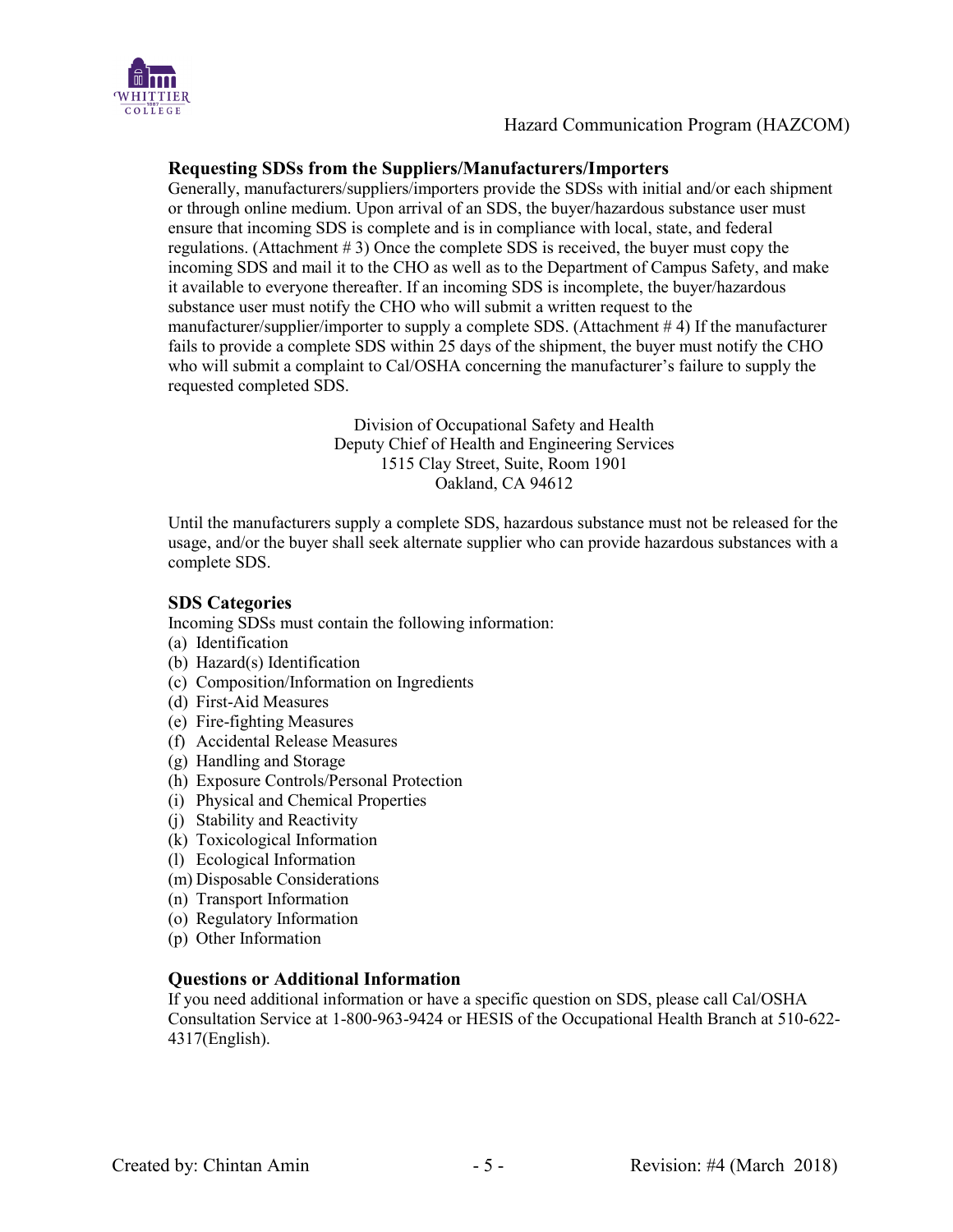

# **9. Labeling and Other Forms of Warning**

All hazardous substances must have legible labels and other forms of warnings to determine the identity and hazards of chemicals in clear and quick manner. Additionally, these labels and other forms of warnings on containers must be easily noticeable. The user of hazardous substances must ensure that every container has either manufacturer's label or secondary label that includes the product identity (chemical and/or product name), appropriate hazard warnings (health and physical hazards as well as Proposition 65 warnings if applicable), and name and address of the manufacturer, importer, or responsible party. These labeling requirements will apply if the containers are stored in a secondary container as well as overnight. Manufacturers/suppliers outside California may supply hazardous substances without Proposition 65 warnings. In this case, the buyer is responsible for labeling the hazardous substance with a Proposition 65 warning.

Hazard warnings include health and physical hazards and the categories are:

| <b>Health Hazards</b>                  | <b>Physical Hazards</b> |
|----------------------------------------|-------------------------|
| Carcinogen                             | Combustible             |
| Corrosive                              | <b>Compressed Gas</b>   |
| <b>Irritant</b>                        | Explosive               |
| Reproductive Toxin (Teratogen/Mutagen) | Flammable (Inflammable) |
| Sensitizer                             | Organic Peroxide        |
| Toxic                                  | Oxidizer                |
| <b>Highly Toxic</b>                    | Reactive                |
| Lachrymator                            | Water-Reactive          |
|                                        | Pyrophoric              |

Furthermore, these requirements apply to individual stationary process containers (ex. Water tanks). Label information must be in English. Containers do not need to be labeled if they are intended for immediate use. No label shall be defaced or removed if the item is received or in use. For any container whose label is defaced or damaged, the user must notify his or her supervisor/PI who will notify the CHO to supply a temporary label that is in compliance with local, state, and federal regulations. Meanwhile, the CHO will request the label from the supplier (Attachment # 5). Further labeling requirements apply for specific chemicals listed under the substance-specific health standards as referenced in T8 CCR, Article 110, and "Regulated Carcinogens."

#### **Pipes**

Above-ground pipes transporting hazardous substances (gases, vapors, liquids, semi-liquids, or plastics) shall be identified in accordance with T8 CCR, Section 3321, and "Identification of Piping." Other above-ground pipes that do not contain hazardous substances but may have associated hazards if disturbed or cut (ex. Steam lines, oxygen lines) shall be addressed as follows:

Before employees enter the area and initiate work, supervisors or person familiar with the facility will inform them of:

- (a) Location of the pipe or piping system or other known safety hazard;
- (b) Substance in the pipe;
- (c) Potential hazards; and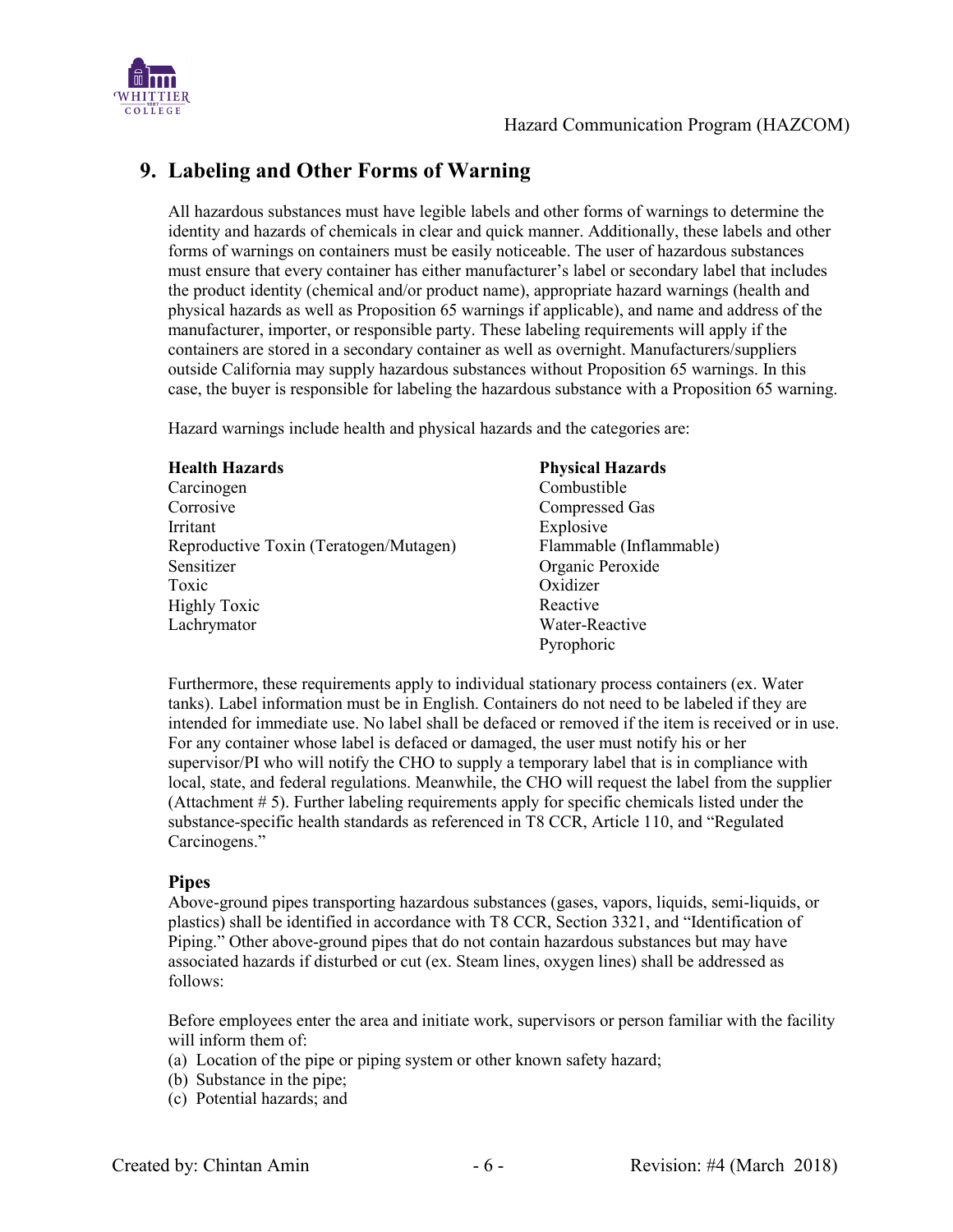

(d) Safety precautions.

#### **Synthetic Hazardous Substances**

Synthetic chemicals that are developed at Whittier College must be labeled with their plausible structure, reactants and possible products, their name, and a generic description (ex. Aliphatic or aromatic carboxylic acid).

#### **Proposition 65**

The Right-To-Know mandates that a clear reasonable warning be given to employees, students, volunteers, contractors, consultants, and non-College personnel prior to exposure to any chemicals, carcinogens, teratogens, or mutagens. The language in warning must clearly state that the chemical in question is known to cause cancer, birth defects, or other reproductive harm. Under Proposition 65, warnings are required for: (1) Consumer product exposures; (2) Occupational exposures; and (3) Environmental exposures.

Warnings will be communicated by one or combination of following methods.

- (a) Warning on product label;
- (b) Warning or sign posted conspicuously in the workplace; and
- (c) A warning that complies with Federal OSHA "Hazard Communication Regulation" (29 CFR, Section 1910.1200), the California "Hazard Communication Regulation" (T8 CCR, Section 5194), and the "Pesticides and Worker Safety Requirements" (T3 CCR, Ch. 6, Subchapter. 3, Group 3, Section 6700).

### **10.Employee Information and Training**

Any person who may come into contact with hazardous substances must be trained within 30 days of the initial assignment, whenever a new hazard is introduced into the workplace, and when exposed to other employer's workplace hazards. Employees need to know ahead of time the identity and hazards of all chemicals to which they may be exposed, including chemicals listed in Proposition 65. Training records must be kept for at least 1 year. Upon completion of the training, each employee will sign a form documenting that he/she has received the training (Attachment # 6). Employees, students, contractors, volunteers, consultants, and non-College personnel who may come into contact with hazardous substances must be informed of:

- (a) HAZCOM regulations, Proposition 65 warnings, and employee rights (ex. Employees receiving and sharing with their physician information on hazardous chemicals to which they may be exposed);
- (b) Location and availability of the SDSs and written HAZCOM Program;
- (c) Information on how to obtain, read, and understand SDSs, labels, and other forms of warnings;
- (d) Any workplace with the presence of hazardous substances and the hazards that are associated with them (ex: flammability, reactivity);
- (e) Routes of entry;
- (f) Techniques that may be used to detect the presence or release of hazardous substances and their disposal in accordance with the federal, state, and local regulations; and
- (g) Safe handling procedures (ex. Good Laboratory Practices), PPE, engineering controls (ex. Fume hoods), administrative controls and emergency procedures.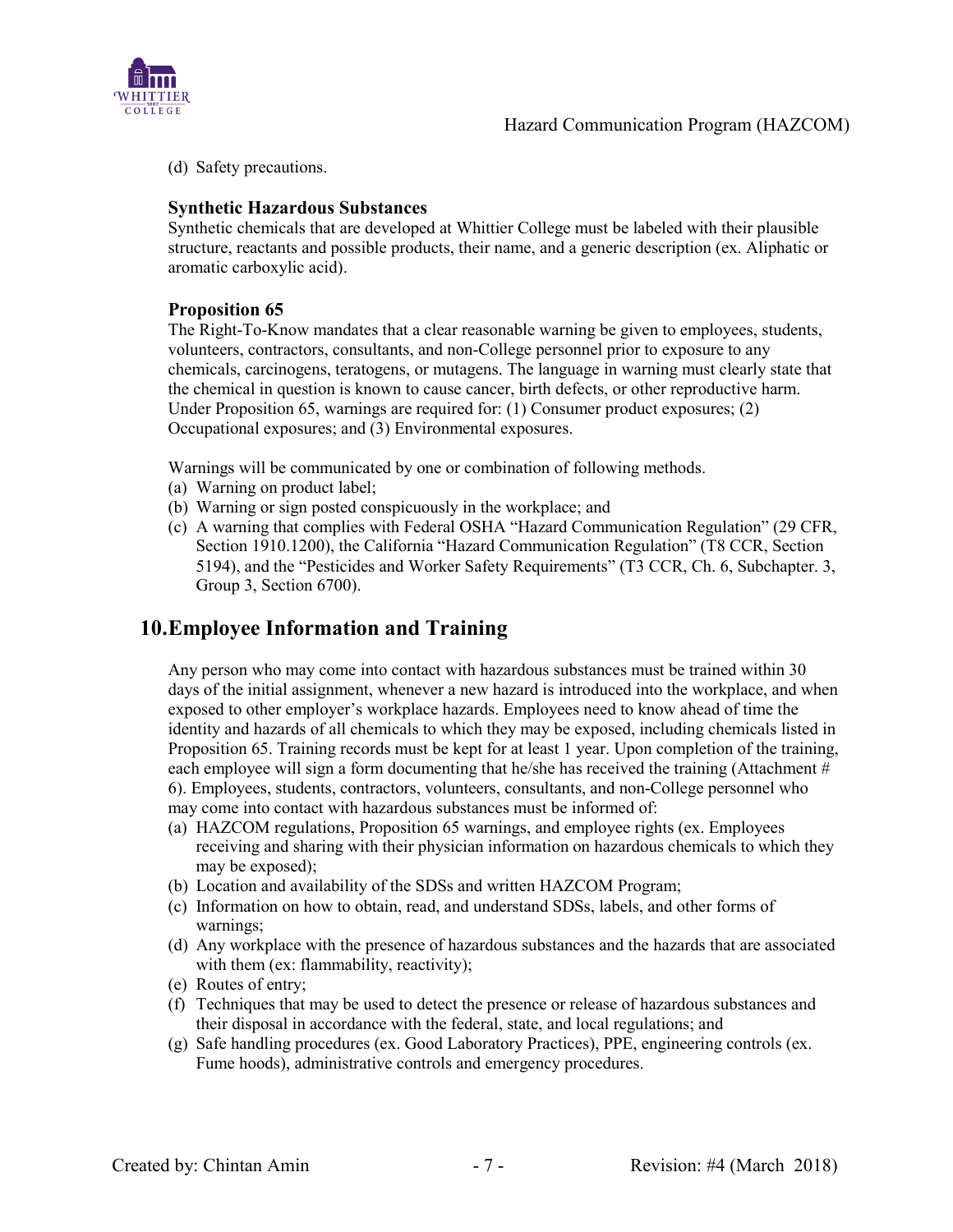

# **11.Contractors**

Whittier College uses independent contractors on-site to manage specific operations, such as physical plant maintenance and food service. Since on-site contractors frequently use hazardous substances, particularly cleaning chemicals, they are responsible for training their employees with the HAZCOM Program, precautions, and protective measures. In addition, on-site contractors must implement the HAZCOM Program of Whittier College to protect everyone from chemicals and hazards associated with the chemicals. This includes Proposition 65 warnings. While a copy of the Whittier College's HAZCOM Program will be given to the supervisor(s), it can also be obtained in person.

> Chemical Hygiene Officer Room 421 Science and Learning Center (SLC) 13615 Earlham Drive Whittier, CA 90608 562-907-4844

Copies of all records and inspections to ensure the compliance with OSHA and other laws and regulations will be conducted by the CHO or his/her representative. Other Contractors at Whittier College are also responsible with the standards under their own written HAZCOM Program. Furthermore, all contractors must notify the CHO of any chemicals that will be used on the property owned or used by Whittier College. In addition, copies of training records, SDSs and their own HAZCOM Program must be available to the CHO at any time. All contract employees will be informed of the chemical hazards and precautionary steps to protect themselves and others at Whittier College.

# **12.Non-Routine Tasks**

For non-routine hazardous tasks, supervisors/PIs should train the employees, students, and contractors on the following:

- (a) Specific hazards and
- (b) Protective/safety measures and protocols used to minimize the danger such as: providing ventilation, PPE, buddy systems, respirators, emergency procedures, to name a few.

Training records must be stored for at least 1 year (Attachment # 7).

### **13.Program Evaluation**

The CHO is responsible for evaluating the HAZCOM annually. The individual responsible for the items identified for improvement will be notified in writing. Corrections shall happen within 5 business days. (Attachment  $# 8$ )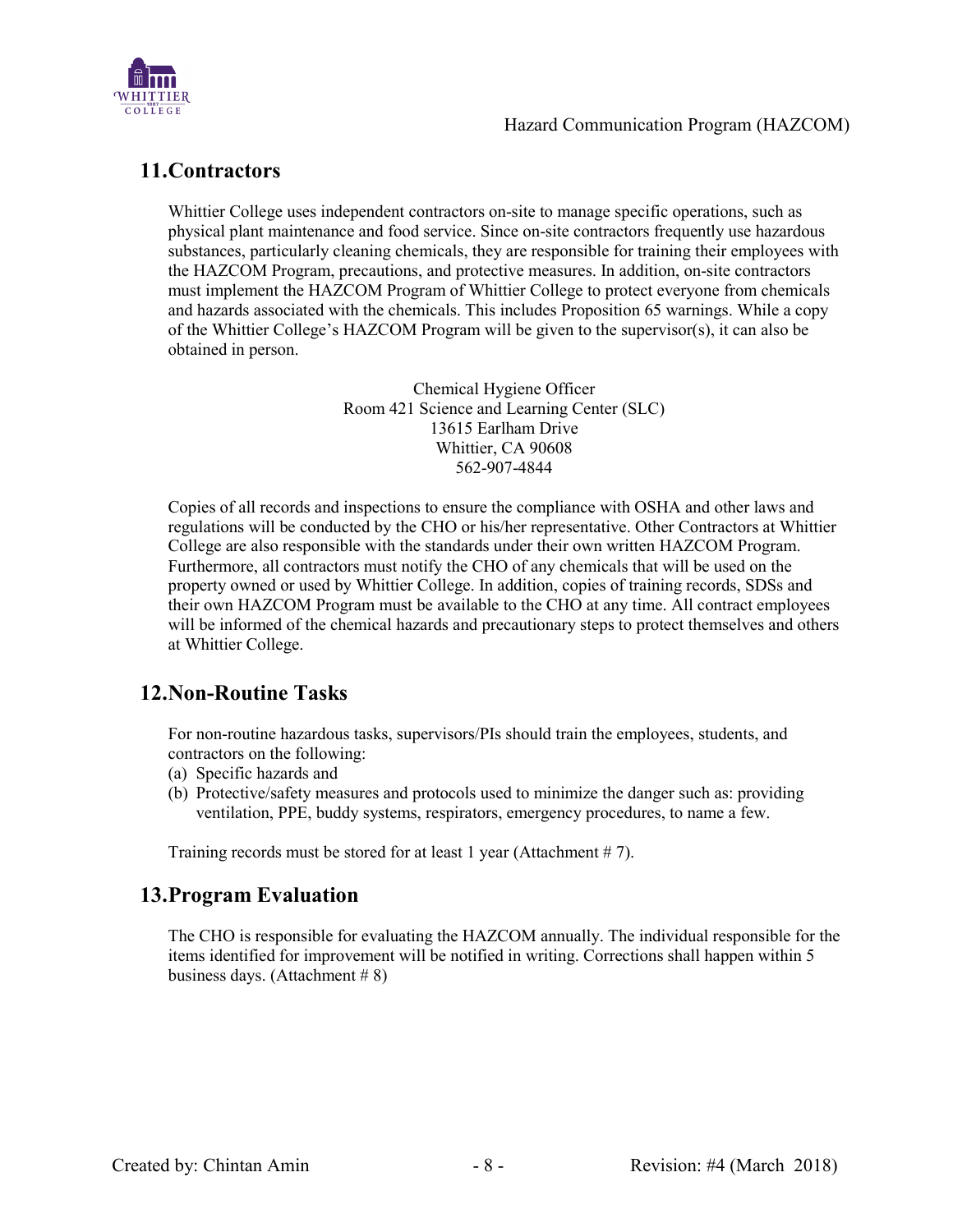

# **14.Definitions**

**Hazardous Substance**: Any substance which is a physical hazard or a health hazard or is included in the List of Hazardous Substances prepared by the Director pursuant to Labor Code section 6382.

**Health hazard**: A substance for which there is statistically significant evidence based on at least one study conducted in accordance with established scientific principles that acute or chronic health effects may occur in exposed employees. The term "health hazard" includes substances which are carcinogenic, toxic or highly toxic agents, reproductive toxins, irritants, corrosives, sensitizers, hepatotoxins, nephrotoxins, neurotoxins, agents which act on the hematopoietic system and agents which damage the skin, eyes, or mucus membranes.

**Immediate Use:** The hazardous substance will be under the control of and used only by the person who transfers it from a labeled container and only within the work shift in which it is transferred.

**Importer:** The first business with employees within the Customs Territory of the United States which receives hazardous substances produced in other countries for the purpose of supplying them to distributors or purchasers within the United States.

**Manufacturer:** A person who produces, synthesizes, extracts, or otherwise makes a hazardous substance.

**Physical Hazard:** A substance for which there is scientifically valid evidence that it is a combustible liquid, a compressed gas, explosive, flammable, an organic peroxide, an oxidizer, pyrophoric, unstable (reactive) or water-reactive.

**Proposition 65 (Prop 65) – Safe Drinking Water and Toxic Enforcement Act of 1986**: A ballot enacted to protect California citizens and the State's drinking water source from chemicals known to cause cancer, birth defects or other reproductive harm, and to inform citizens about exposures to such chemicals.

**Safety Data Sheets (SDSs)**: Written or printed material concerning a hazardous substance which is prepared in accordance with section 5194(g).

**Workplace:** Any place, and the premises appurtenant thereto, where employment is carried on, except a place the health and safety jurisdiction over which is vested by law in, and actively exercised by, any state or federal agency other than the Division.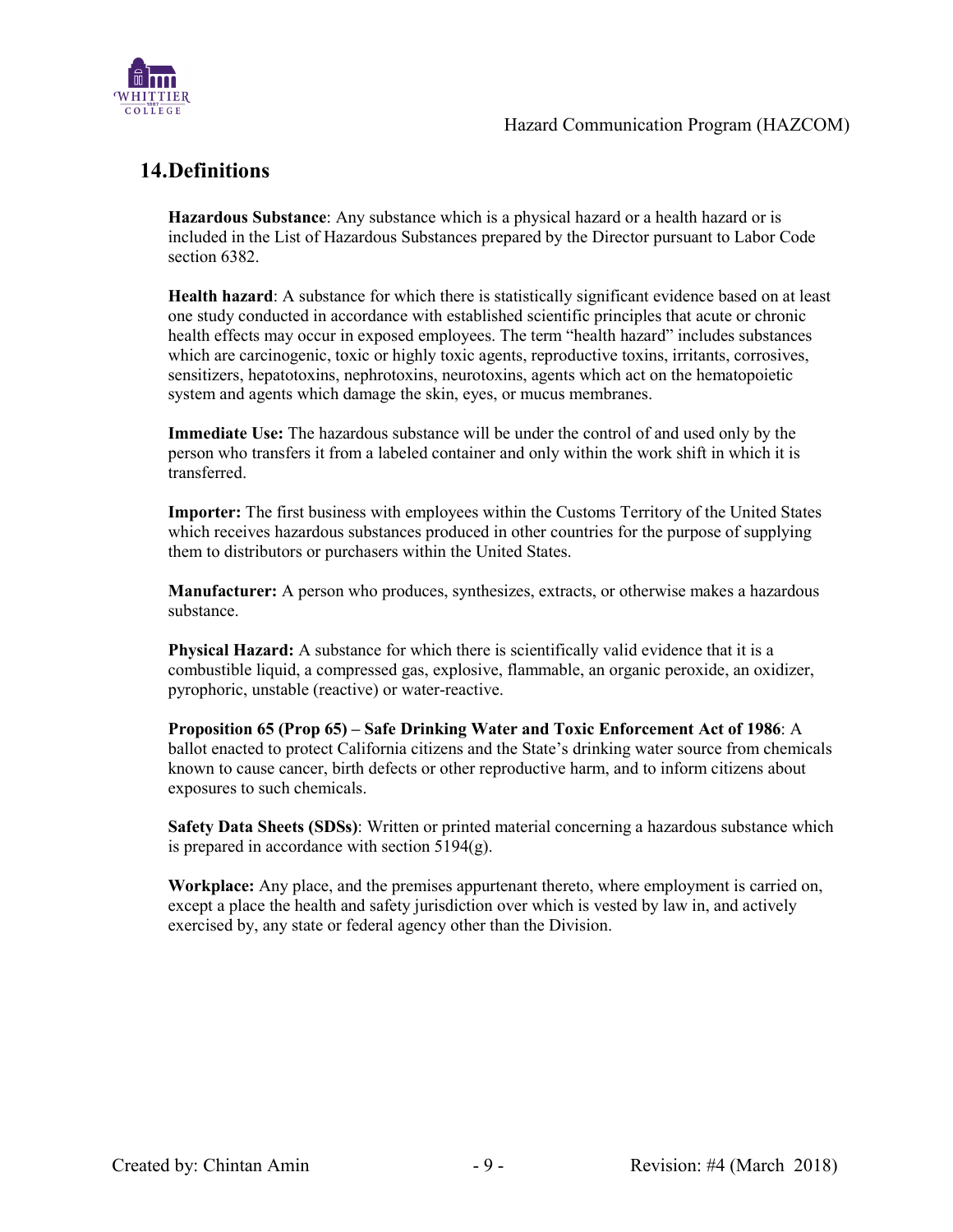

# **15.Attachments1**

Attachment # 1: Hazardous Substance Inventory

Attachment # 2: Employee's New Chemical/Substance Signature Form

Attachment # 3: Checklist of Required Safety Data Sheet (SDS) Information

Attachment # 4: Letter to Request a Complete SDS

Attachment # 5: Letter to Request a Complete Label

Attachment # 6: Employee Hazard Communication (HAZCOM) Training Record

Attachment # 7: Non-Routine Hazardous Task Training Documentation Form

Attachment # 8: Hazard Communication (HAZCOM) Program Annual Evaluation

<sup>&</sup>lt;sup>1</sup> Adopted from State of New Jersey's Department of Health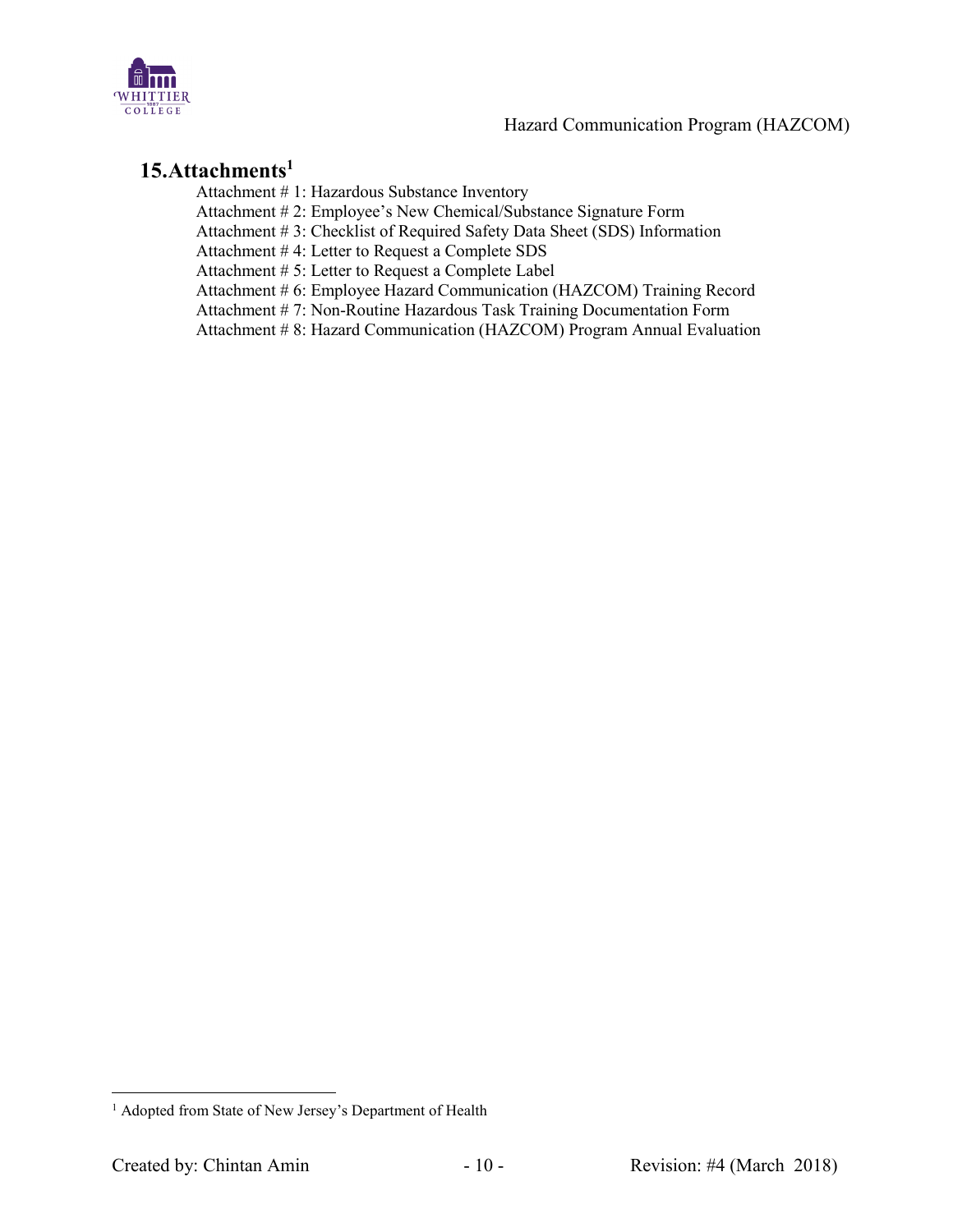

# **Hazardous Substance Inventory (Attachment # 1)**

| <b>Chemical Name</b> | Amount/<br>Quantity | <b>Hazard Class</b><br>(ex. Corrosive,<br>Oxidizer) | CAS# | Supplier | Location<br>(ex. Shelf, Cabinet) | Date<br><b>Received</b><br>(mm/dd/yyyy) | <b>SDS</b><br>Present?<br>(Y/N) |
|----------------------|---------------------|-----------------------------------------------------|------|----------|----------------------------------|-----------------------------------------|---------------------------------|
|                      |                     |                                                     |      |          |                                  |                                         |                                 |
|                      |                     |                                                     |      |          |                                  |                                         |                                 |
|                      |                     |                                                     |      |          |                                  |                                         |                                 |
|                      |                     |                                                     |      |          |                                  |                                         |                                 |
|                      |                     |                                                     |      |          |                                  |                                         |                                 |
|                      |                     |                                                     |      |          |                                  |                                         |                                 |
|                      |                     |                                                     |      |          |                                  |                                         |                                 |
|                      |                     |                                                     |      |          |                                  |                                         |                                 |
|                      |                     |                                                     |      |          |                                  |                                         |                                 |
|                      |                     |                                                     |      |          |                                  |                                         |                                 |
|                      |                     |                                                     |      |          |                                  |                                         |                                 |
|                      |                     |                                                     |      |          |                                  |                                         |                                 |
|                      |                     |                                                     |      |          |                                  |                                         |                                 |
|                      |                     |                                                     |      |          |                                  |                                         |                                 |
|                      |                     |                                                     |      |          |                                  |                                         |                                 |
|                      |                     |                                                     |      |          |                                  |                                         |                                 |
|                      |                     |                                                     |      |          |                                  |                                         |                                 |
|                      |                     |                                                     |      |          |                                  |                                         |                                 |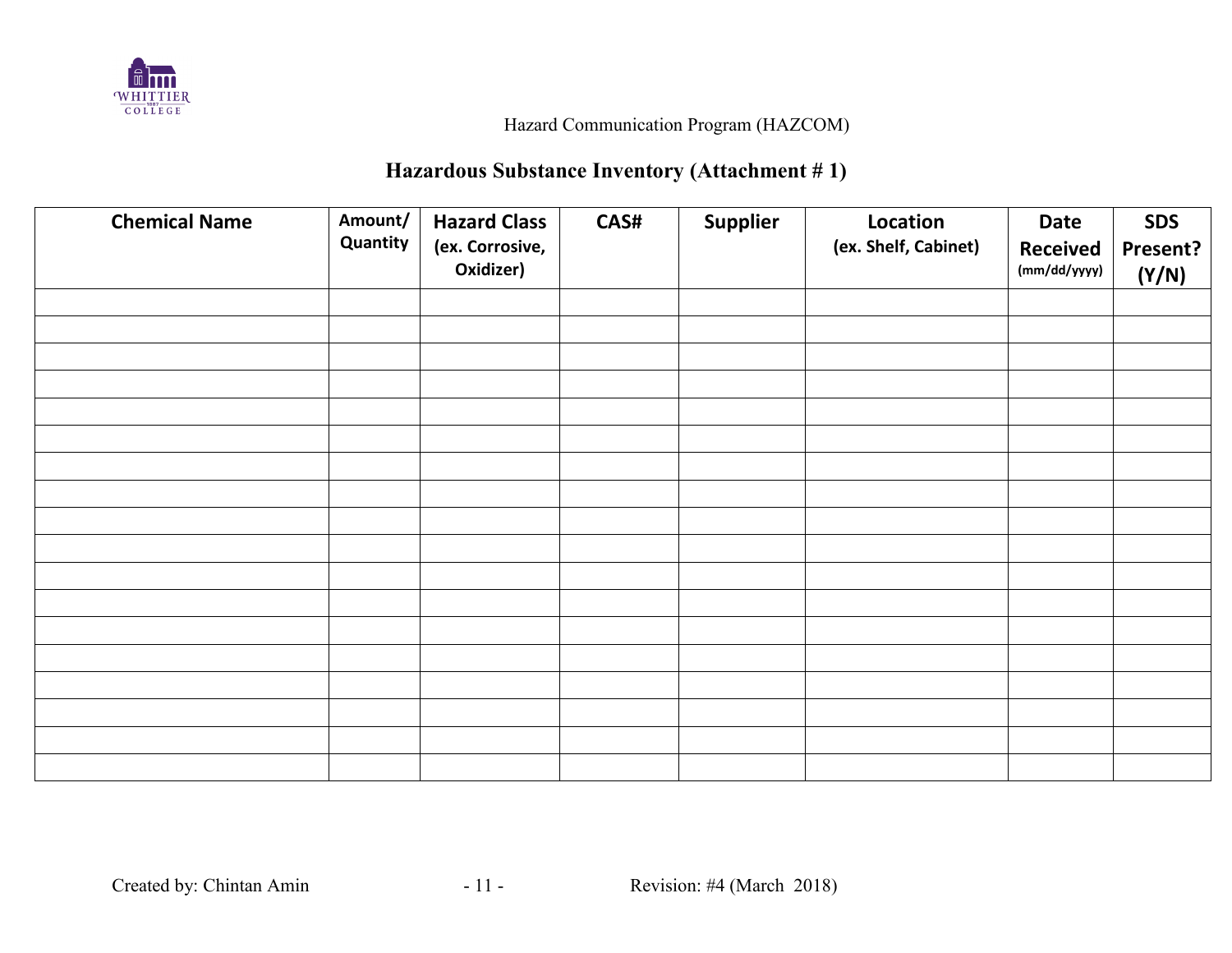

# **Employee's New Chemical/Substance Signature Form (Attachment # 2)**

**Name of New Chemical/Substance: Vendor's Name:**  Location: <u>**Location:**</u> Date the Chemical Arrived: **\_\_\_\_\_\_\_\_\_\_\_\_\_\_\_\_\_\_\_\_\_\_\_ Date of Posting (SDS) Form:** 

This chemical may have health effects not covered during your initial Hazard Communication Training Session. Each affected employee is asked to read the attached Safety Data Sheet (SDS) to understand the new health effects for the following chemical:

Upon reading the Safety Data Sheet (SDS), each employee must sign and date this form.

| $2.$ $7.$                    |  |
|------------------------------|--|
| $\mathbf{3.}$ $\blacksquare$ |  |
| $\frac{4}{2}$                |  |
| 5.                           |  |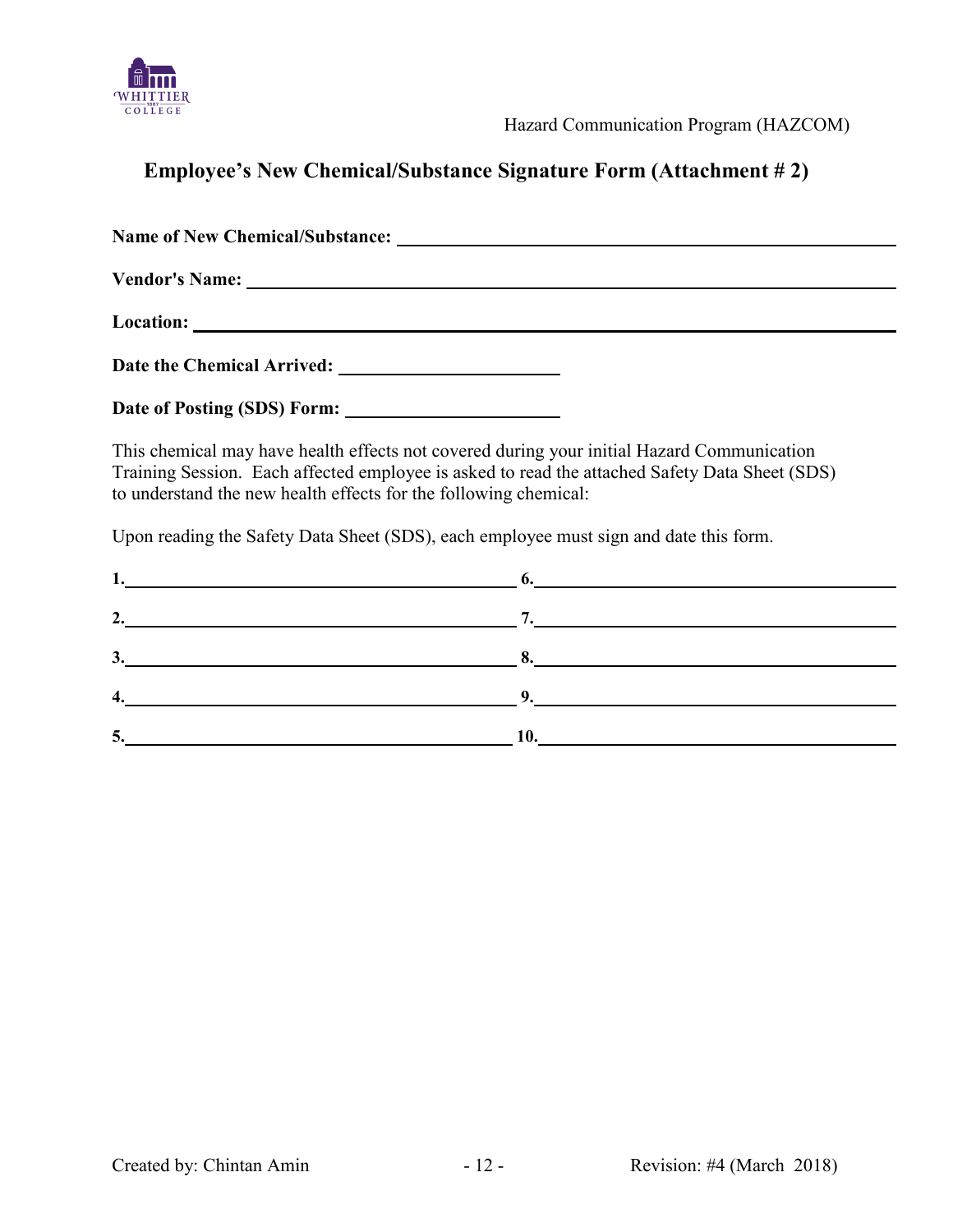

# **Checklist of Required Safety Data Sheet (SDS) Information (Attachment # 3)**

The Hazard Communication Standard 1910.1200 requires that 16 items of information be included in the Safety Data Sheets (SDS) provided to buyers. There is no specified order for these items; they may be found anywhere on the SDS. If the preparer of the SDS has found no relevant information for a given item, the SDS must be marked to indicate that no applicable information was found. This checklist should be used to determine the completeness of the SDS. It does not assess the accuracy of the information.

Check Box If Item Is Complete

- 1. Identification.
- 2. Hazard(s) Identification.
- 3. Composition/Information on Ingredients.
- 4. First-Aid Measures.
- 5. Fire-fighting Measures.
- 6. Accidental Release Measures.
- 7. Handling and Storage.
- 8. Exposures Controls/Personal Protection.
- 9. Physical and Chemical Properties.
- 10. Stability and Reactivity.
- 11. Toxicological Information.
- 12. Ecological Information.
- 13. Disposable Considerations.
- 14. Transport Information.
- 15. Regulatory Information (especially Proposition 65 Warnings)
- 16. Other Information.
- 

**PRODUCT: MANUFACTURER:** 

**DATE OF SDS: CHECKED BY:**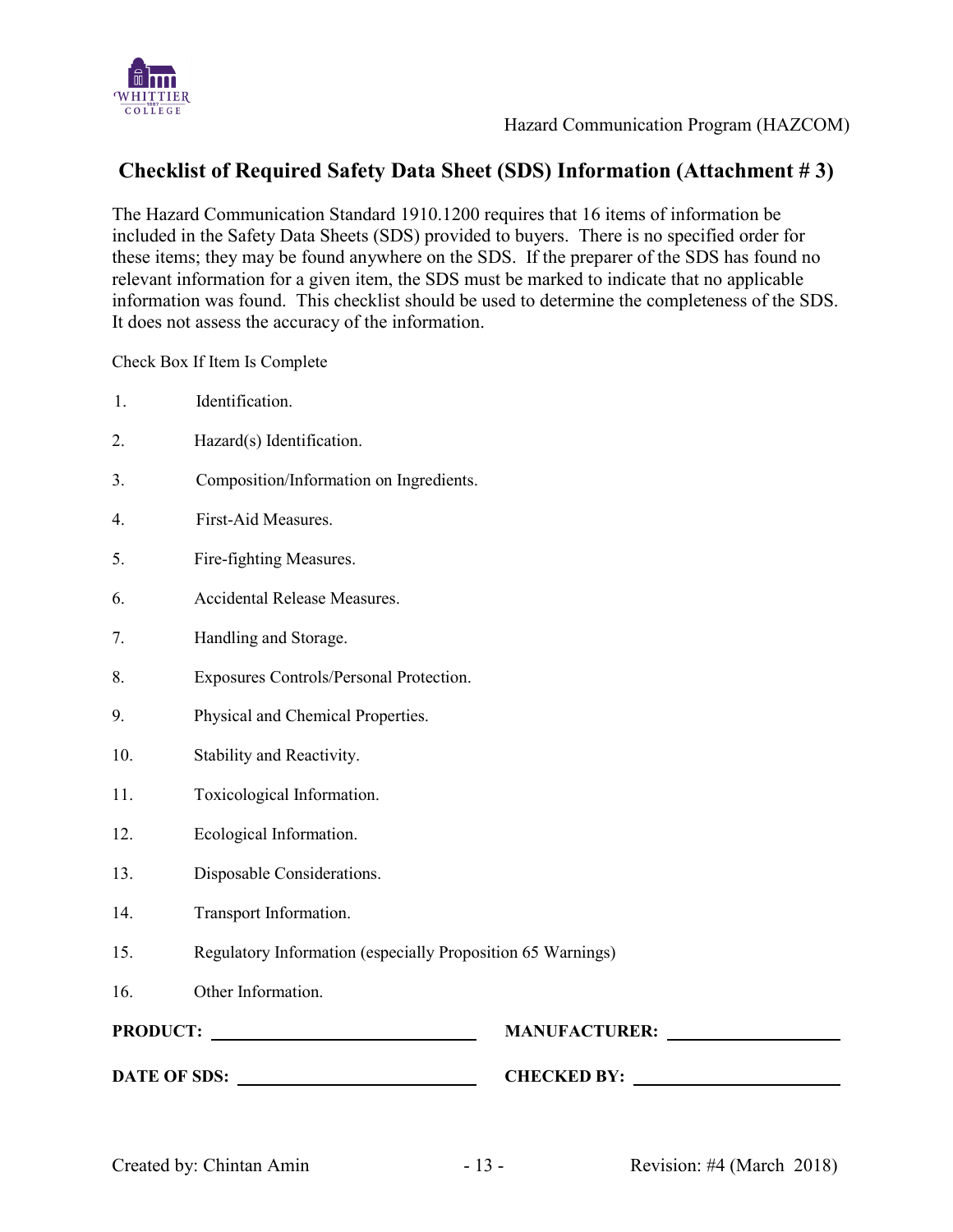

# **Letter to Request a Complete SDS (Attachment # 4)**

**TO:** Chemical Manufacturer, Vendor, Distributor

**FROM:** (Agency Name, Address)

**DATE:**

**RE:** Safety Data Sheets (SDS)

In reviewing the Safety Data Sheet(s) for your product(s), the following required information (according to the OSHA Hazard Communication Standard 1910.1200) was not on the SDS:

Product Name Reason SDS Is Not Complete

Please supply us with this information. Your prompt attention to this is necessary for us to fully implement our Hazard Communication Program. Please send this information by (date 15 days after the date of this letter).

Thank you for your cooperation.

Your Name Credentials Contact Information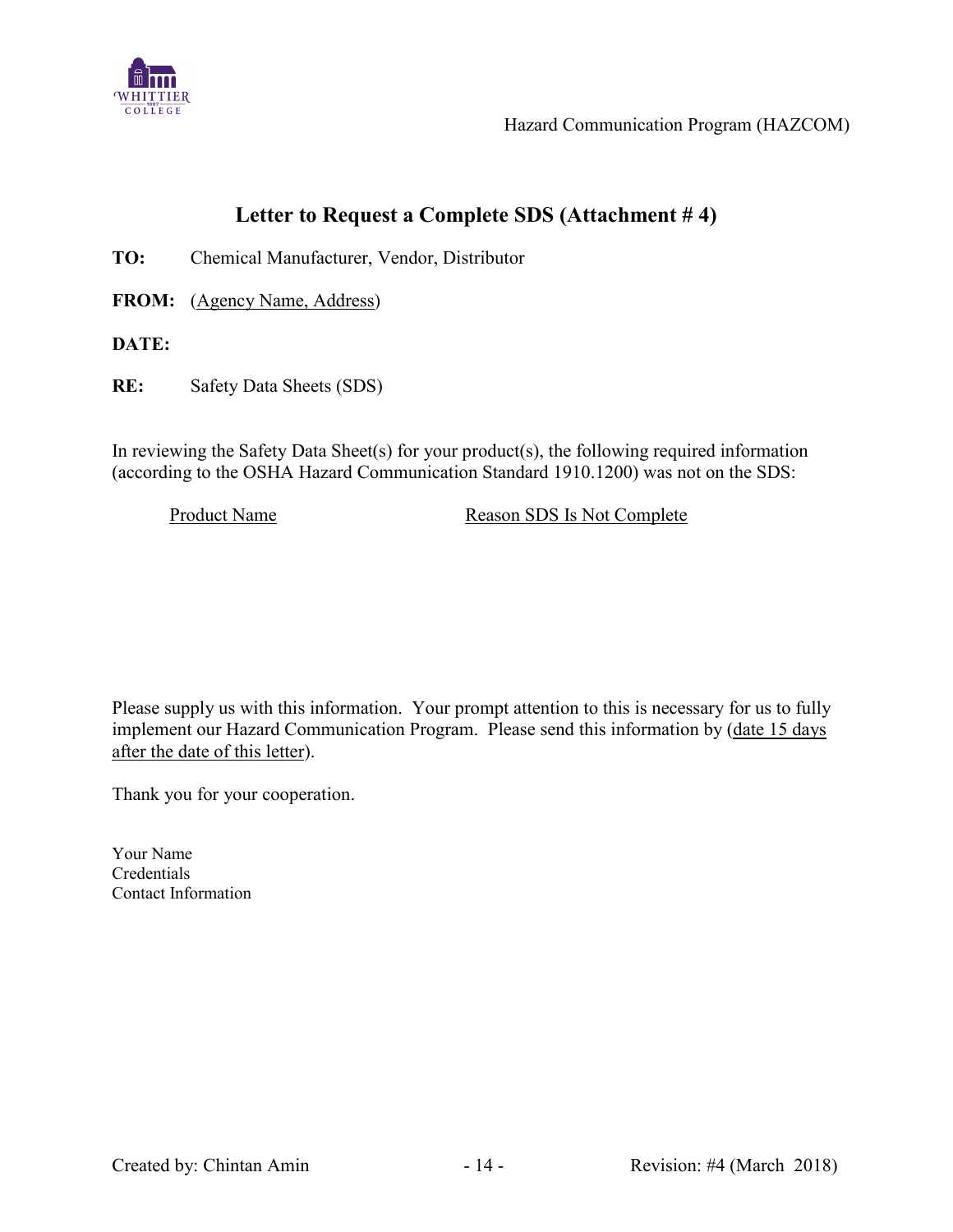

# **Letter to Request a Complete Label (Attachment # 5)**

**TO:** Chemical Manufacturer, Vendor, Distributor

FROM: (Agency Name, Address)

**DATE:**

**RE:** Chemical Labels

We are using (number) of your products and in evaluating the label(s) on (this/these) product(s), we determined that the label(s) (is/are) not appropriate for the following reason(s):

Product Name Reason Label Is Not Appropriate

Please clarify the wording on (this/these) label(s) or send (a) revised label(s). Your prompt attention is necessary for us to fully implement our Hazard Communication Program. Please respond to this request no later than (date 14 days after the date of this letter).

Thank you for your cooperation.

Your Name Credentials Contact Information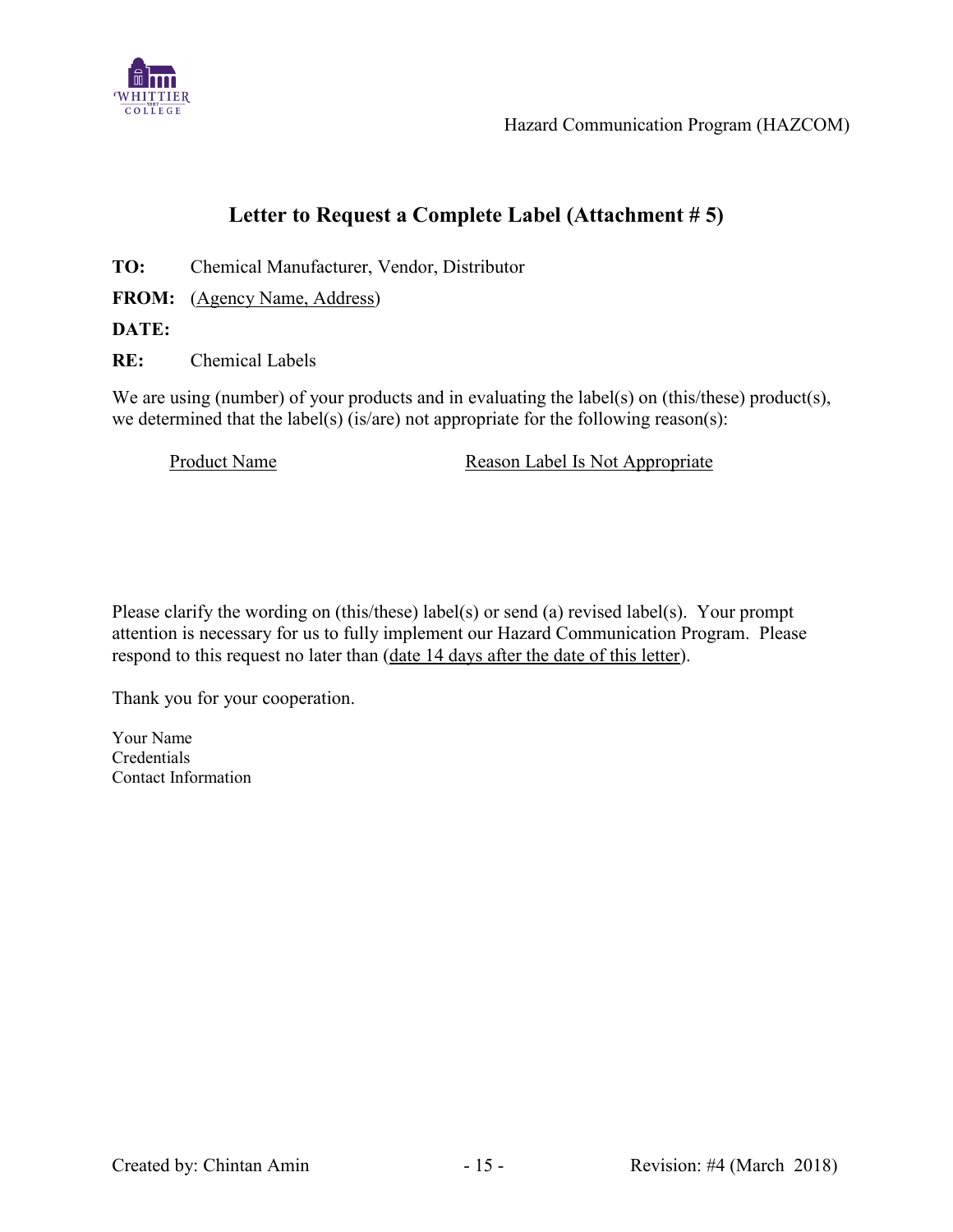

### **Employee Hazard Communication (HAZCOM) Training Record (Attachment # 6)**

The following employee(s) have completed training in Hazard Communication. Each trained employee is now knowledgeable in all 11 different training topics covered in the Hazard Communication Written Training Program.

- Policies and procedures related to the Hazard Communication Standard.
- Location of the written Hazard Communication Program.
- Whittier College hazardous substances and their physical and health hazards.
- How to prevent or reduce exposure to hazardous substances.
- Personal protective equipment.
- Methods/observation/techniques to determine the presence or release of hazardous chemicals.
- How to read and interpret SDSs, labels, and other forms of warnings (Proposition 65).
- Location of SDSs.
- Work practices that result in exposure.
- Procedures to follow if exposure occurs.
- Emergency response procedures for hazardous chemical spills.

| <b>Employee's Name</b> | Employee's Signature | Date of Training | Trainer | Trainer's Signature |
|------------------------|----------------------|------------------|---------|---------------------|
|                        |                      |                  |         |                     |
|                        |                      |                  |         |                     |
|                        |                      |                  |         |                     |
|                        |                      |                  |         |                     |
|                        |                      |                  |         |                     |
|                        |                      |                  |         |                     |
|                        |                      |                  |         |                     |
|                        |                      |                  |         |                     |
|                        |                      |                  |         |                     |
|                        |                      |                  |         |                     |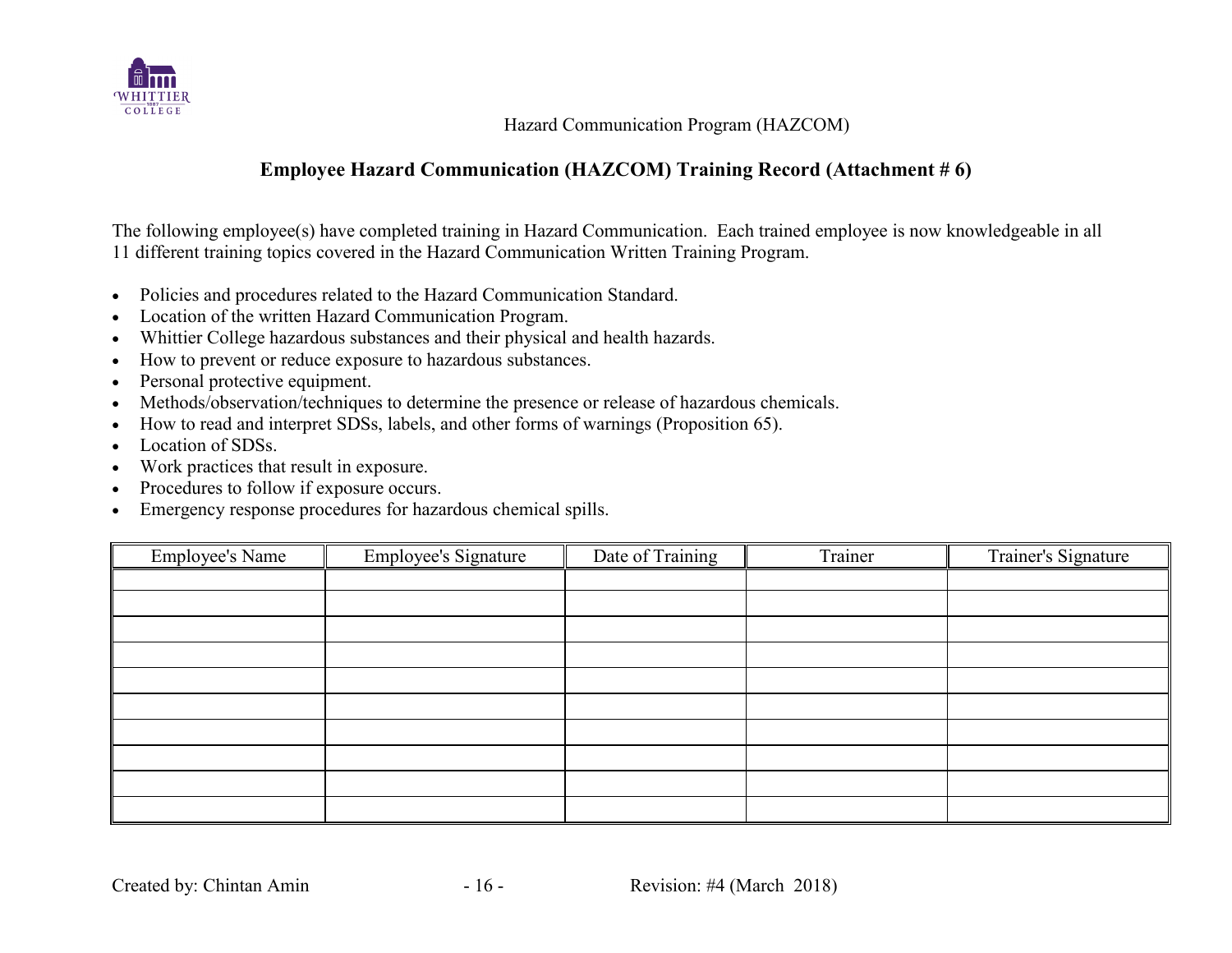

### **Non-Routine Hazardous Task Training Documentation Form (Attachment # 7)**

The following employee(s) has/have been trained to perform work in what is considered a "non-routine hazardous task."

| Nonroutine Hazardous Task | Employee(s) Name | Date of Training | Trainer |
|---------------------------|------------------|------------------|---------|
|                           |                  |                  |         |
|                           |                  |                  |         |
|                           |                  |                  |         |
|                           |                  |                  |         |
|                           |                  |                  |         |
|                           |                  |                  |         |
|                           |                  |                  |         |
|                           |                  |                  |         |
|                           |                  |                  |         |
|                           |                  |                  |         |
|                           |                  |                  |         |
|                           |                  |                  |         |
|                           |                  |                  |         |
|                           |                  |                  |         |
|                           |                  |                  |         |
|                           |                  |                  |         |
|                           |                  |                  |         |
|                           |                  |                  |         |
|                           |                  |                  |         |
|                           |                  |                  |         |